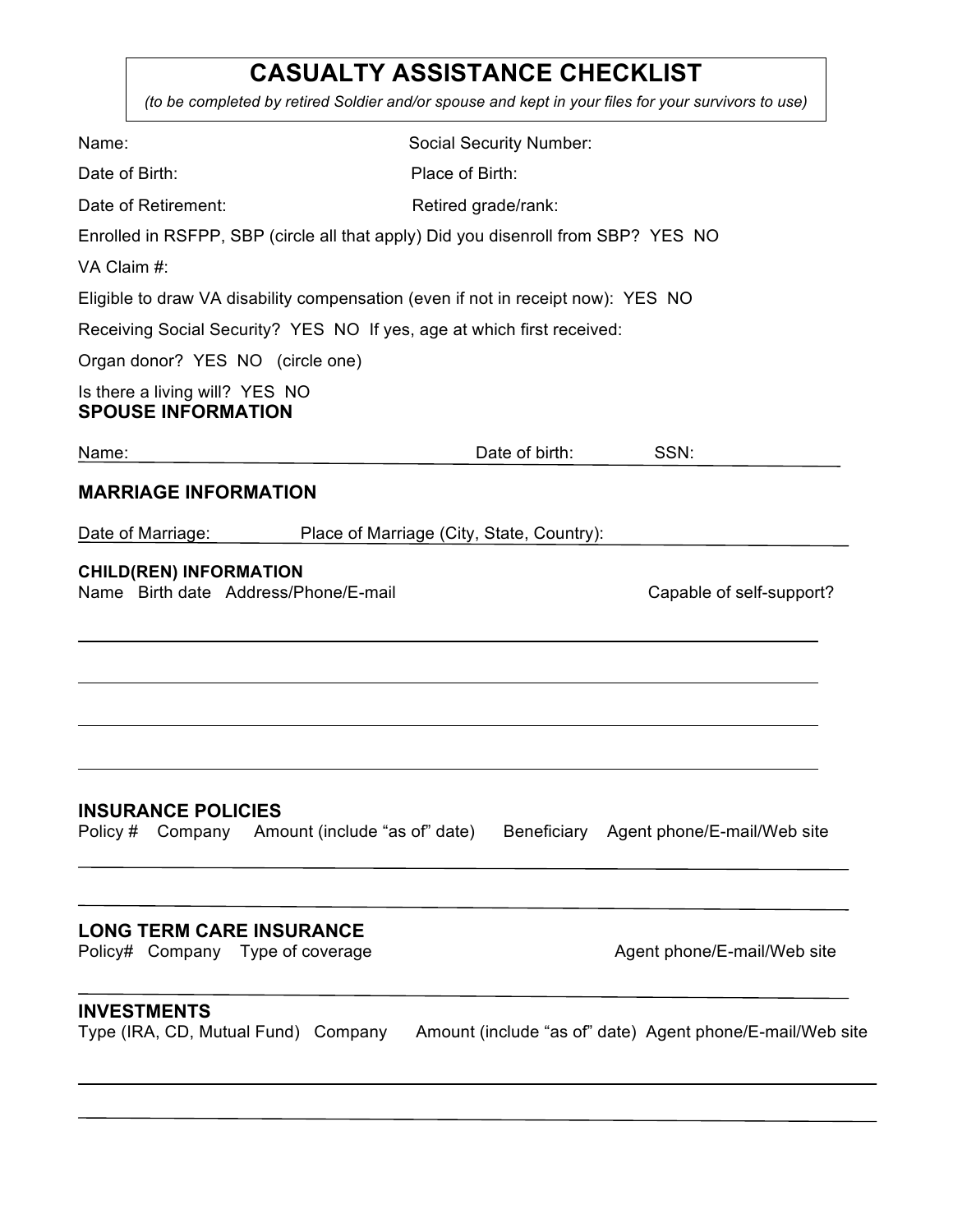l.

#### **CREDITORS**

Name & Address Account # Balance Due (include "as of" date) Life insurance? Phone/E-mail

#### **BURIAL INFORMATION**

Who should be notified of your death: Name Relationship Address **Phone**/E-mail

Do you want a military honor guard? YES NO Do you want to be (circle one): Buried Cremated? Have you purchased a burial plot? YES NO If yes, where? Name, location of cemetery where you want to be buried: Do you want to be buried in your uniform? YES NO If yes, where is it? Do you want a memorial service? YES NO If yes, where? Do you have a preference of funeral home? YES NO If yes, which one?

# **LOCATION OF DOCUMENTS**

| <b>DOCUMENT</b>                           | <b>LOCATION</b> |
|-------------------------------------------|-----------------|
| Living Will                               |                 |
| <b>Current Retired Pay Statement</b>      |                 |
| Marriage Certificate (s)                  |                 |
| Divorce Decree(s)/property settlement(s)  |                 |
| (from previous marriage(s) of             |                 |
| retired Soldier or spouse)                |                 |
| Death certificate(s) (from previous       |                 |
| marriage(s) of retired Soldier or spouse) |                 |
| Birth certificates/adoption papers        |                 |
| (retired Soldier, spouse, children)       |                 |
| DD Form(s) 214 (Active Duty Discharge     |                 |
| Record) (for all periods)                 |                 |
| <b>Retirement Orders</b>                  |                 |